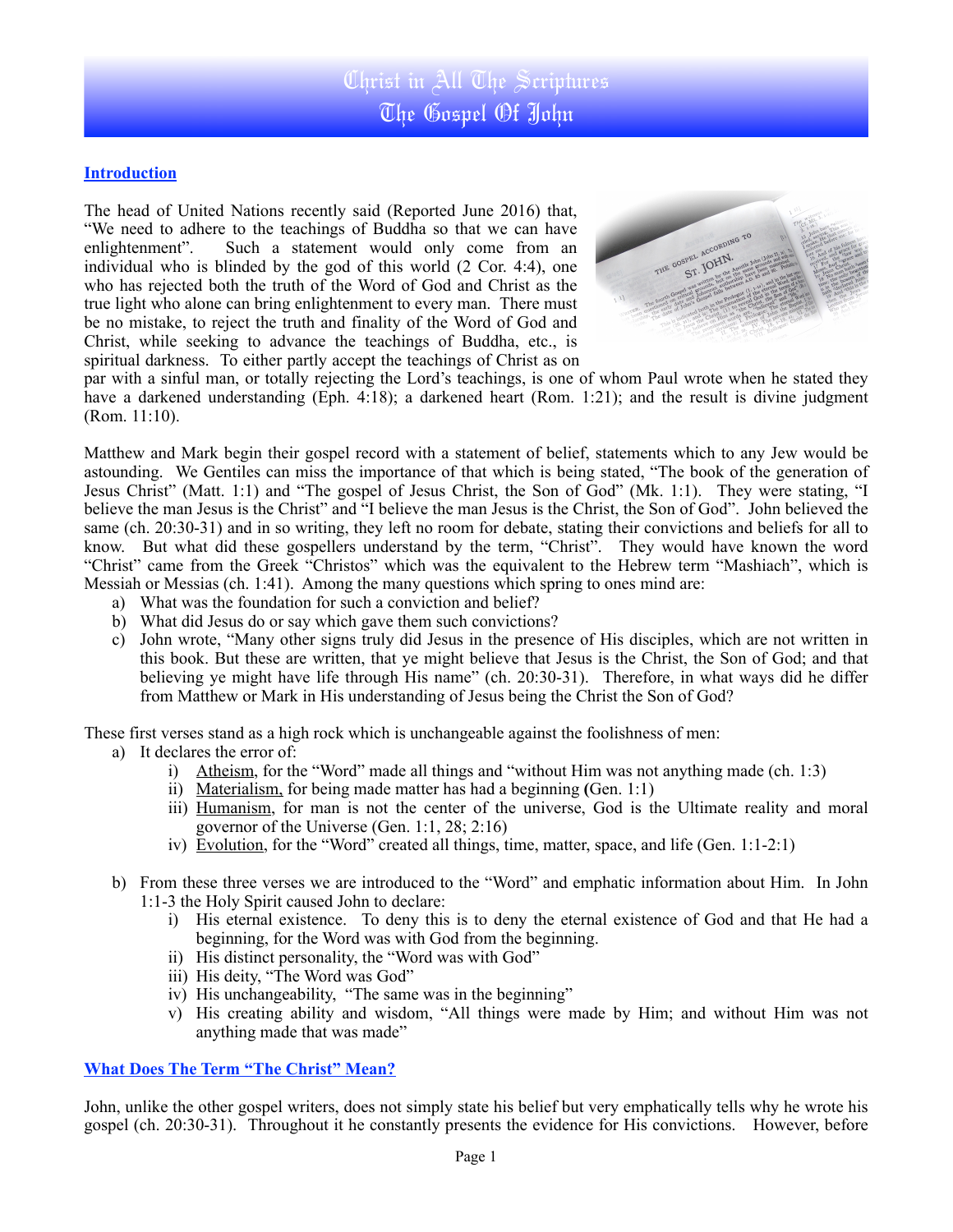# Christ in All The Scriptures The Gospel Of John

any evidence can be presented, there is the question of great importance which must be faced, "What does John mean by Jesus being the Christ?" I am not dealing with the evidences for Jesus being the Son of God in this paper. I stress "Jesus" rather than the "Lord" or "Christ" because John calls Him by His birth name more than any other gospel. Mark calls Him Jesus 13 times; Luke 88 times; Matthew 151 times; but John calls Him Jesus 247 times. It is his purpose to ever keep before us the historical man Jesus was the Christ, God's anointed Prophet, King, and ultimately Priest.

- a) An observation is in contrast to the teachings of the New Age movement, etc. John does not present the evidence that Jesus is a Christ, or that "Christ" is a spirit that is found in the great religious leaders.
- b) John is convinced that the man Jesus is the Christ exclusively, a real living man who once walked the streets of Jerusalem, slept under the Judean sky, was a child in Egypt, and who in all probability saw the ancient pyramids.
- c) To prove that Jesus is the Christ then the readers must know what is meant by that term. If I was to say, "I am a baker, and I am going to prove it", how would an individual know if my evidence was credible or not? They would need to know what a baker does and what is expected of the individual. By the same reasoning, if John is going to prove Jesus is the Christ, then the readers must know what is meant by that term, and if the man Jesus had those qualifications.

A simplified distinction between "Christ" and "Son of God"

- a) "Christ" is mainly an official title relating to Kingship, priesthood, and prophethood. This understanding is gained from the way the word translated "Messiah" (which means anointed) is used in the Old Testament and those who were "anointed".
	- i) Persons in official positions who were anointed:
		- 1. In the duration of the old economy, there were three officials who were anointed: kings (1 Sam.  $10:1$ ; prophets (1 Sam. 24:6); 1 Kgs. 19:16); and priests (Ex. 28:41). Having observed this, then John's gospel can be read while looking for the evidences of Christ the supreme prophet, priest, and King. He was not a priest until He went back to Heaven, although He performed a priestly function when He offered Himself without spot to God (Heb. 9:14).
- b) The scriptures substantiate the anointing of Jesus by God, indicating He was God's Anointed. The writer to the Hebrews informs the readers that God has anointed Him (the Lord) with the oil of gladness (Heb. 1:9) which is the fulfilling of the ancient scripture (Psa. 45:7). The Lord claimed to be anointed by the Spirit prophetically (Isa. 61:1) and in actuality (Lk. 4:18), a truth Peter later proclaims (Acts 4:27; 10:38). I submit that this happened at His baptism.
- c) Jesus claimed to be the Christ (the Anointed) (ch. 4:25-26; Mk. 14:61-64). The Holy Spirit endorsed Him as such by having recorded the words of Martha (ch. 11:27); Peter (Matt. 16:16; Acts 2:36); Paul (Acts 17:3; 18:5); and Apollos (Acts 18:28).

### **Who Was Jesus In John?**

- 1) The titles, descriptive terms, and intimations given to the Lord in John are far more than any other book of the scriptures. A review of them will reveal what he was, who He was, His deity, etc.
- 2) The manifestation of the Lord in John is quite remarkable in that He is presented more as the King than in Matthew, more as the Servant than in Mark, and more as the perfect man than in Luke!
- 3) One of the foremost features of Christ in John is His works or activities, which is how he begins his gospel (ch. 1:3), and in the last verse of the book they are mentioned again when it states, "There are also many other things which Jesus "did" (ch. 21:25). The word "did" indicates His works. It is an observation which, if carefully considered, it is seen that the word "works" is mentioned five times in Matthew; twice in Mark; twice in Luke; and twenty-seven times in John. In reviewing them there is demonstrated the: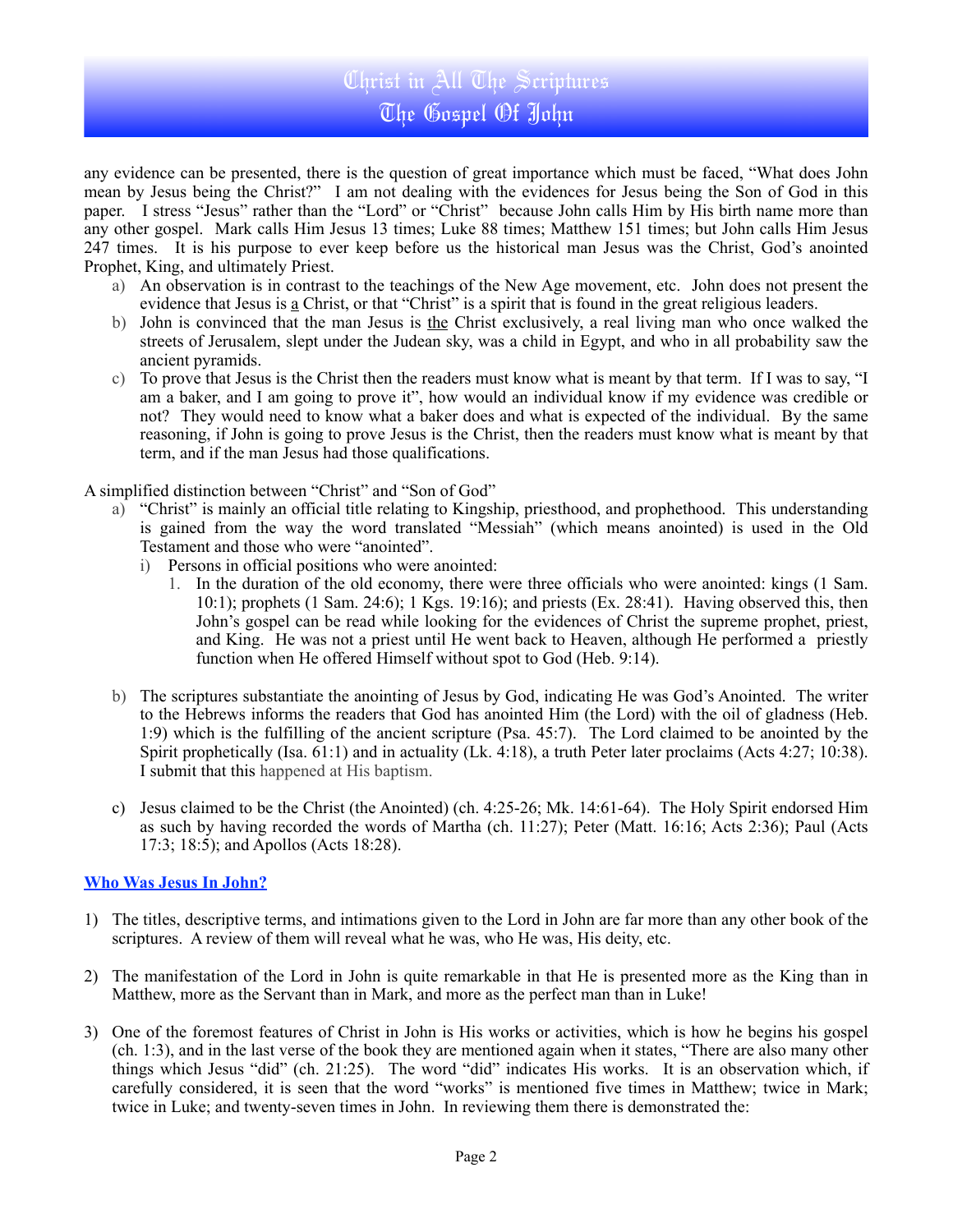# Christ in All The Scriptures The Gospel Of John

- a) Reliability of His works. They were perfectly complete in that which they were performed for. The water was not only changed to wine but the best of wine (ch. 2:10); Lazarus was not only dead but decaying, but he was given fullness of life (ch. 11:43-44). He who brought to completeness creation, fulfilled to perfection the works He performed.
- b) The ideal results of His works were to confirm that He was the Christ and had come from God (ch. 11:42; 14:11).
- 4) A casual reading of the first chapter will find the Lord is spoken of as: the "Word" (ch. 1:1; 14); "only begotten Son" (ch. 1:18); "Rabbi" (ch. 1:38, 49); Messiah", "King of Israel" (ch. 1:49); "True Light" (ch. 1:9); "Son of God" (ch. 1:49); "Son of Man" (ch. 1:51). As we read the balance of the book we would observe the Lord is presented as the "Savior of the world" (ch. 4:42); the "True Bread" (ch. 6:32); the "Good shepherd" (ch. 10:11, 14); the "True Light" (ch. 1:9); the "Light of the world" (ch. 8:12: 9:5); "the Way, the Truth, and the Life" (ch. 14:6); the "True Vine" (ch. 15:1). It will be seen that these distinguishing terms cover His relationship to God; man; His sacrifice; the political; and the sacrificial.
- 5) He alone draws attention to the love between Father and Son before the foundation of the world (ch. 17:24) and also the glory (ch. 17:5). Being the Son of God, that is deity without diminishment. There is no reference to His birth; temptations; agony in the garden; nor His forsaken cry.
- 6) In a consideration of the Lord as a Servant, it will be found that this aspect of the Lord is brought before us directly in seven books of the scriptures. Those being: Isaiah; Zechariah; Mark; Luke; John; Galatians; and John. While John does not call the Lord a "servant", he does speak of Him as being "sent", and in this level the Lord is seen more as the Servant of Jehovah than He is in Mark.
- 7) The titles, descriptive terms, and intimations given to the Lord in John are far more than any other book of the scriptures. A review of them will reveal what He was, who He was, His deity, etc.
- 8) Who was Jesus in John?
	- a) The "Jesus" John writes about is revealed to his readers from several perspectives, and while these are not all of them, they are a few. They are titles which relate to the Lord:
		- i) Relating to Israel:
			- 1. King of Israel (ch. 1:49)
			- 2. The Bridegroom (ch. 3:29)
		- ii) In the sacrificial realm:
			- 1. The Saviour of the world (ch. 4:42)
			- 2. The Lamb of God (ch. 1:29)
		- iii) In the spiritual realm:
			- 1. A Prophet (ch. 4:19; 7:40)
			- 2. Rabbi (ch. 1:38, 49)
			- 3. Messias (ch. 1:41; 4:25)
		- iv) His relationship spiritually to humanity:
			- 1. The Light of the world / true Light (ch. 8:12; 1:9)
			- 2. The True Bread (ch. 6:32)
			- 3. The True Light (ch. 1:9)
			- 4. The True Vine (ch.  $15:1$ )
			- 5. The Way the truth and the Life (ch. [14:6\)](http://ebible.com/query?utf=8%E2%9C%93&query=John%2014%3A6&translation=ESV&redirect_iframe=http://www.allaboutjesuschrist.org/bible.htm)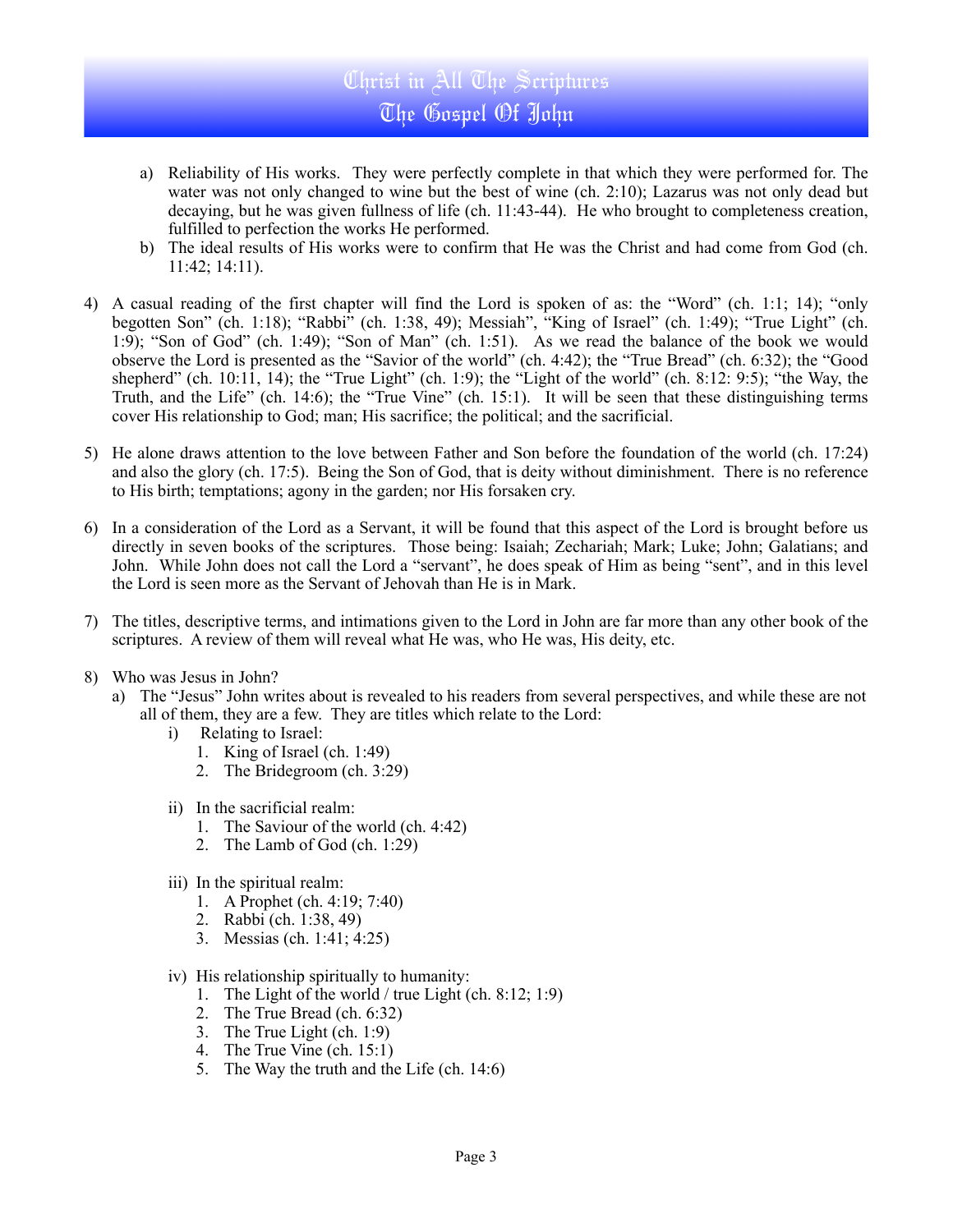# Christ in All The Scriptures The Gospel Of John

- v) His deity:
	- 1. The Word (ch. 1:1; 14)
	- 2. God (ch. 1:1)
	- 3. The Only Begotten Son (ch. 1:18)
	- 4. The Son of God (ch. 1:49)
- vi) His humanity:
	- 1. Son of Man (ch. 1:51; 3:13)
- vii) His abilities:
	- 1. Resurrection, and the Life (ch. 11:25)

### **The Repeated Words Of The Prologue**

Even in the most casual reading of the first three verses it cannot help but be noticed the stupendous contrasting connection between the three major clauses and that which follows. Sadly we have gotten so used to the statements, they may well have lost their significance. Who can convey the depths of the contrast between He who is spoken of as being:

- a) "In the beginning" (ch. 1:1) contrasted with "was made flesh" (better become ch. 1:14)
- b) "With God" (ch. 1:1) contrasted with "dwelt among us" (ch. 1:14) or
- c) He who "was God" (ch. 1:1) contrasted with "became flesh", that is a human being (ch. 1:14).

Another observation is the repetition of the words "Word", "God", "was", and "Beginning"

- 1) "Beginning"
	- a) The word "was" is in the imperfect tense which according to Westcott indicates a continuous state, thus, "In the beginning was (always was) the Word"; "the word was (always was) with God"; The Word (was and never was anything or anyone else) was God"; "Was" indicates a constant timelessness where the fact stated is unchangeable and timeless. How lofty this truth is, before the world ever came into existence the Word was the unveiling of the purposes of God:
		- i) He was there when we were chosen (Eph. 1:4)
		- ii) He was there when God promised salvation (Titus 1:1-2)
		- iii) He was there sharing the Father's glory (ch. 17:5)
		- iv) He was there enjoying the Fathers love (ch. 17:24)
		- v) He was there as the chosen of God to provide salvation (1 Pet. 1:20).
	- b) To me, when that "beginning" was is irrelevant because at that point of time the Word was, and was with God and was God. Man can say the earth and universe is billions of years old, it does not matter how old or young it is before it was ever formed, before the stars and planetary universe was formed, the Word was there as the source of all life and being.
- 2) Word
	- a) No matter how one tries, the word "Logos" cannot be fully expressed by English terms. There was at the time of writing the Greek and Hebrew understanding of the word "Logos". To the Greek mind the word meant the ultimate intelligence, which because of the spoken word or action indicated a thinker behind it. In this context it indicates the Word as the ultimate Intelligence and the Thinker who is the Source of everything made.
	- b) To the Hebrew mind it reminded them of the oft used Old Testament expression, "the Word of God" or "of the Lord", which when used indicated:
		- i) The revelation of the mind and will of God. "And as they were going down to the end of the city, Samuel said to Saul, Bid the servant pass on before us, (and he passed on,) but stand thou still a while, that I may shew thee the word of God. Then Samuel took a vial of oil, and